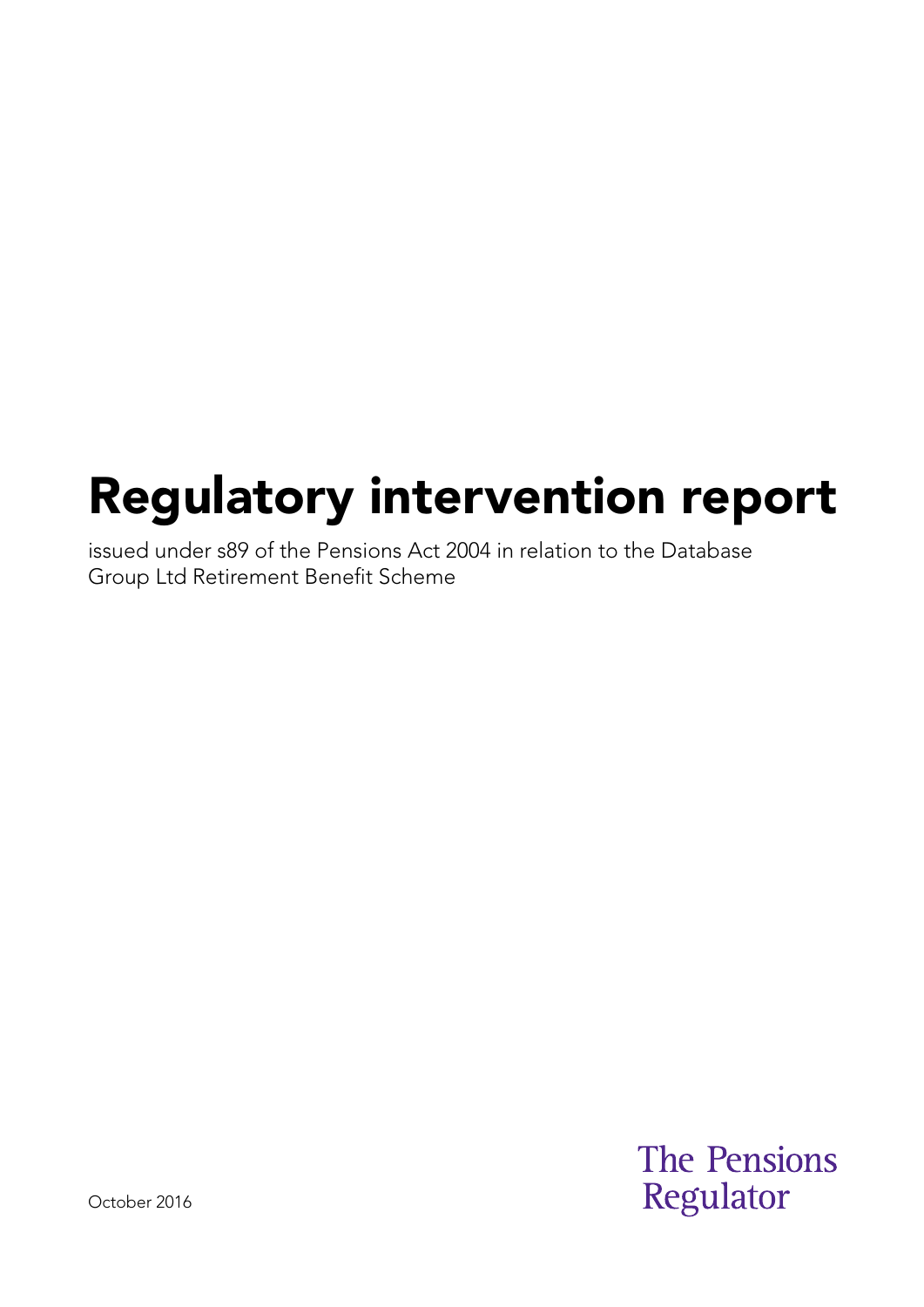In this case, the potential use of our anti-avoidance powers acted as a deterrent to ensure members of a defined benefit (DB) scheme will continue to receive full benefits following the sale of the sponsoring employer.

## Background

The Database Group ('the Group') is a well-established provider of data management services.

A trading company within the Group, the Database Group Ltd (TDG), was the sole sponsor of the Database Group Ltd Retirement Benefit Scheme ('the Scheme') – a closed scheme with around 100 members and, as at 31 May 2015, an estimated buy-out funding deficit of £7.7 million.

TDG was acquired by the Group in 2006. It was a mature business that was in decline and had been up for sale for a number of years. Due to the Scheme, no other parties were interested in acquiring TDG. The Group transferred clients and existing revenue from its trading entities and moved this revenue into TDG to help turn the business around. The Group increased its revenue from £2.5 million to £11.1 million.

From 2010 onwards, income generated by TDG declined due to, among other things, changes in group invoicing policy and the transferring of significant client contracts to its direct parent company, DBG One Limited (DBG1). DBG1 had previously operated as a cost centre within the group and did not generate any external revenue until FY12.

#### Illustrated summary

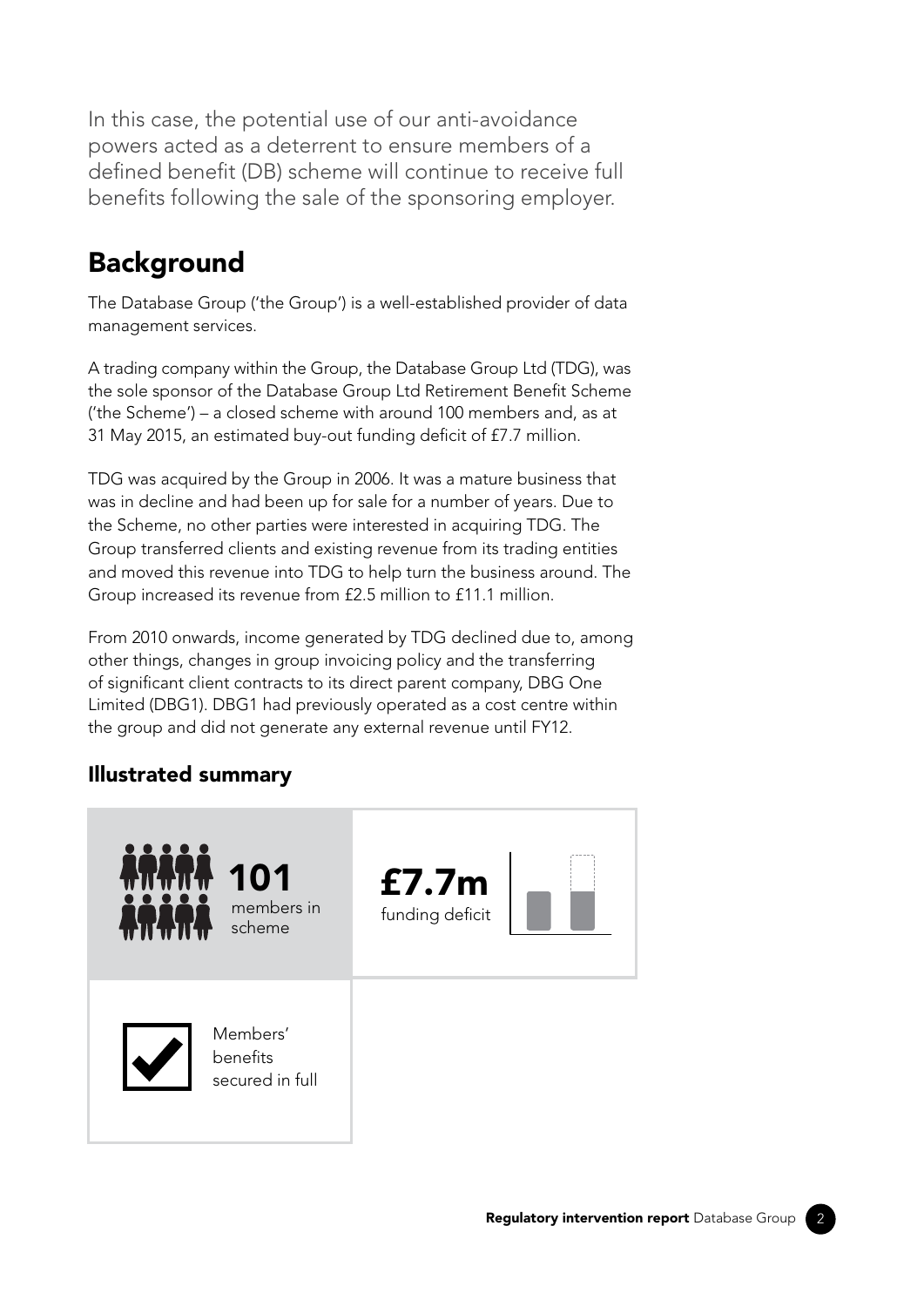#### The transaction

In 2015, an offer was made by an unconnected third party trade acquirer, Merkle Inc (Merkle), to purchase the shares in the Group. The offer was made on the condition that no entity within the Group had any liability to the Scheme at the point of purchase. In order to achieve this, the Group proposed that:

- ▶ the trade and assets of TDG be acquired by DBG1 for approximately £1 million in excess of the estimated market value
- ▶ a subset of the current Group shareholders would then acquire the shares in TDG for £1 (thereby removing TDG from the Group)
- ▶ Merkle would then acquire the Group with the scheme liabilities removed
- ▶ the Scheme would run as a closed scheme, with no trading covenant to support it, but with the additional capital generated by the sale to DBG1 which we understood would have brought the total cash support to £1.7 million

This proposal formed the basis of an application for clearance by a number of Group entities. Clearance is a voluntary process and if it is granted, it gives assurance that we will not use our anti-avoidance powers in relation to the circumstances set out in the application. Merkle made clearance a condition of the transaction, although it did not apply for clearance itself. We were contacted by the Scheme trustee, in conjunction with the Group, at an early stage and presented with a draft application. This enabled us to take an active role in negotiations between the Group and the trustee.

The transfer of trade away from TDG from 2010 concerned us. It meant that the current offer, although in excess of the estimated market value as at 2015, did not reflect the covenant which had potentially been lost as a result of restructure of Group operations. Therefore, we considered that the proposal did not represent a fair return for the Scheme in the circumstances. We opened an avoidance investigation in relation to these issues.

We also noted that the removal of the Scheme from the Group generated value for shareholders, as the sale of the Group to Merkle would only occur if the Scheme and TDG were removed.

Having explored a number of options with the applicants, we concluded that the only sum that would adequately mitigate the transfer of trade from TDG and the risks arising from the transaction would be an amount sufficient to secure members' benefits in full.



Clearance gives assurance that we will not use our anti-avoidance powers in relation to a transaction.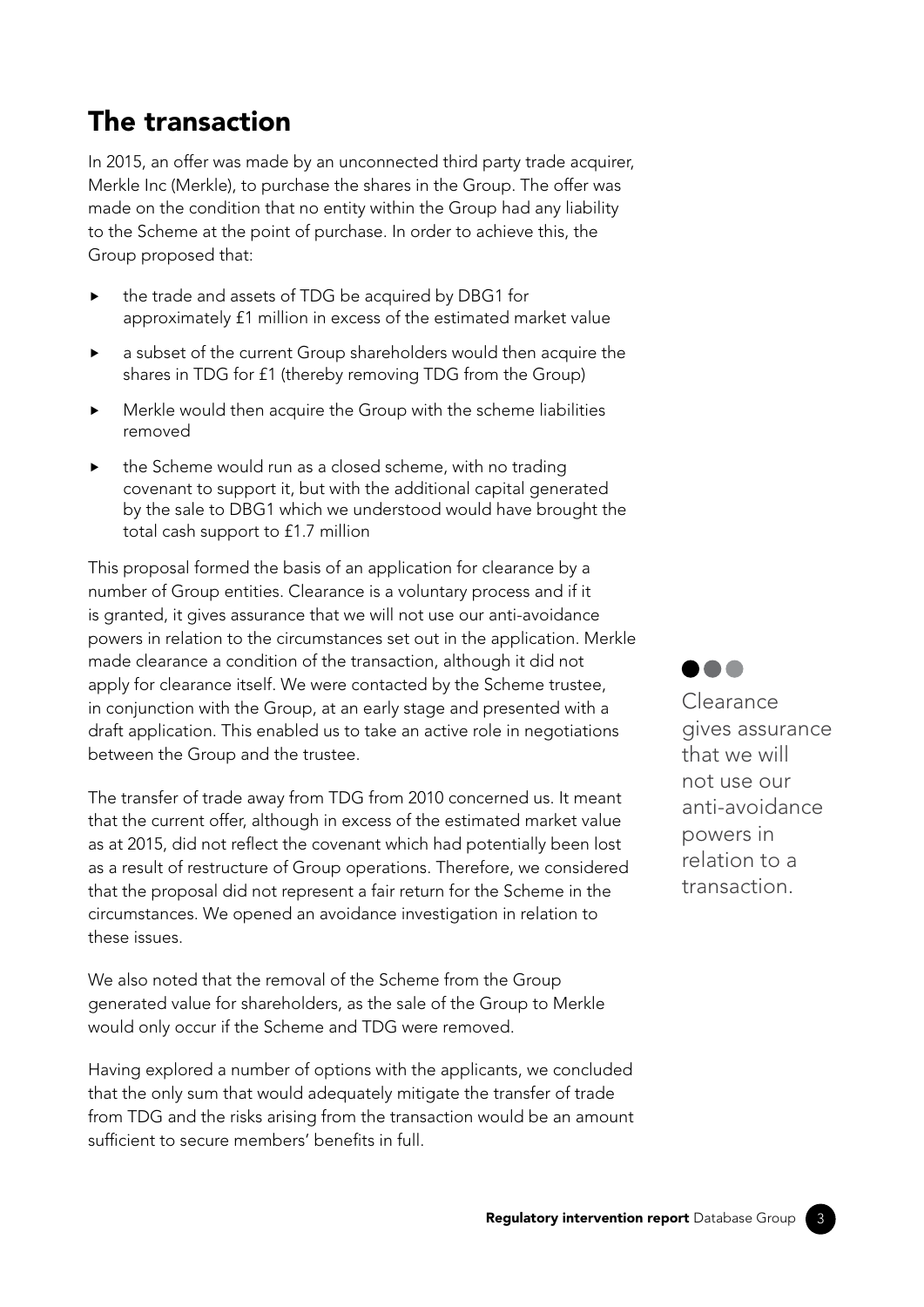#### The outcome

Alongside our avoidance investigation, negotiations with the applicants continued, and we believed there was a potential case for a Financial Support Direction (FSD) and/or a Contribution Notice (CN). Following lengthy discussions, the applicants agreed to buy out scheme members' benefits in full.

Once we received the final revised clearance application, we acted quickly and clearance was granted. We closed our investigation before making a formal finding as to whether there was a case for an FSD or a CN. With members' benefits secured in full with an insurer, the Scheme will continue to run on nominally in order that the new shareholders of TDG may benefit from various bought-in annuity contracts paying significantly in excess of members' pension payments. The new shareholders provided an indemnity for any post-completion increases in buying-out costs, which provided us with additional comfort.

### Our approach

This case demonstrates that we will consider using our anti-avoidance powers in respect of smaller schemes where appropriate.

It also shows that protecting members' benefits where there is an avoidance investigation can be achieved without a lengthy process involving us, the Determinations Panel and/or the Upper Tribunal.

We will consider all credible proposals and if we receive one, we will act promptly.